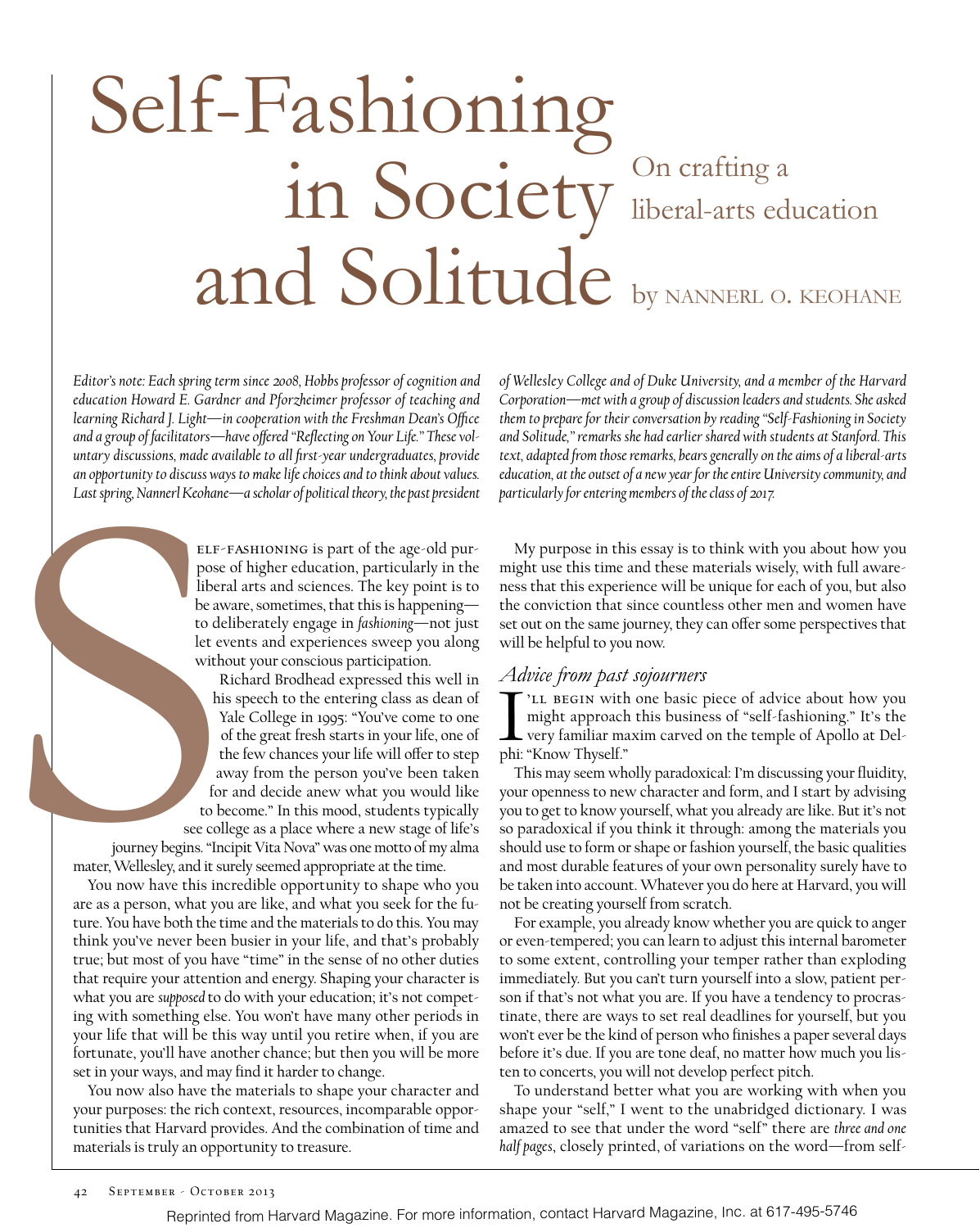abandonment and self-abnegation to self-validation and self-will. Clearly the English language is as absorbed in "selfhood" as many individuals are!

"Self" means "the total, essential, or particular being" of a person, what distinguishes you as an individual from others, what sets you apart and makes you unique; it also means your *consciousness* of this separateness, this distinctiveness, this "you." Harvard professor Stephen Greenblatt offers a particularly eloquent definition of "self" in his book *Renaissance Self-Fashioning*: "A sense of personal order,

a characteristic mode of address to the world, a structure of bounded desires." Psychologists and neuroscientists have a good deal more to say about what "self" means, but for the purposes of this essay, I'm going to leave it at that.

There is another thoughtprovoking maxim related to but distinct from "Know thyself," also grounded in the Greek and Roman classics: "Take care of yourself, attend to yourself." This variant was highlighted by Michel Foucault in a lecture called "Technologies of the Self." Foucault insists that this "taking care of yourself" is "a real form of activity, not just an attitude." It's like taking care of a household or a farm or a kingdom. That's what we are talking about in discussing "self-fashioning": paying deliberate attention to your "self," taking good care of it, tending and developing it, not just taking it for granted.

This all sounds appealing, but like most young people, and most people across history, you are more likely to be self-absorbed than

self-abandoning. What we may all need most is reflec-

tion on the importance of *community, of other selves*. I'm going to link the two in this essay because I believe firmly that we fashion our "selves" both in solitude and in society.

# *The character of solitude*

SOLITUDE IN LITERATURE almost always involves individuals als who have spent their lives in society but are separated from it, either voluntarily or because they have been exiled, lost, or shipwrecked. On the positive side als who have spent their lives in society but are separated from it, either voluntarily or because they have been exiled, lost, or shipwrecked. On the positive side, think of Thoreau at Walden Pond, Buddhist and Cistercian monks, solitary back-

packers spending weeks in the wilderness. These individuals have sought out solitude for its virtues in developing selfhood and for its restorative qualities. But precisely because they are already familiar with society, already shaped by it, we can't see these persons as totally isolated. They carry their social training, assumptions, equipment, and preferences around with them even in solitude.

> In describing the most negative form of solitude, the fearsome punishment called "solitary confinement," we hear men and women talk about how deeply they miss the company of their fellows, how devastating it is to the human personality and mental health to be always alone. It's because these individuals have spent their lives in society that enforced solitude is so unbearable. The contrast between being part of a social group, and living only in silence with no company but the insects and your own thoughts, is what prisoners often find most devastating. So it's hard to think about solitude without being aware of its counterpart and context, society.

Yet in his *Discourse on the Origins of Inequality,* Jean-Jacques Rousseau set out to give an account of a truly solitary individual*.*  He wanted us to think about what human beings would be like if we had never experienced society at all. He paints a vivid portrait of a solitary individual wandering through an endless forest, finding food under an oak tree, living on acorns and wild plants, drinking from the nearest brook, sleeping wherever there is a comfortable place. This person rarely encounters other human beings and shows no curiosity when he does. He needs no instruments or machines; his own strength is fully sufficient for his purposes.

*Jean-Jacques Rousseau*

In such a situation, says Rousseau, "one is always carrying oneself, so to speak, entirely with one."

Rousseau didn't claim that the life of the solitary savage would be especially happy; it would be quite boring, lacking intellectual stimulation and company. It seems brutish in the worst sense of the word—worse than the life of many social animals. The only thing that brings human beings together in this imaginary forest is sex, and when it's finished, both savage man and savage woman fade off into the forest, never thinking about the other individual and not even recognizing the person if they ever encounter each other again.

Reprinted from Harvard Magazine. For more information, contact Harvard Magazine, Inc. at 617-495-5746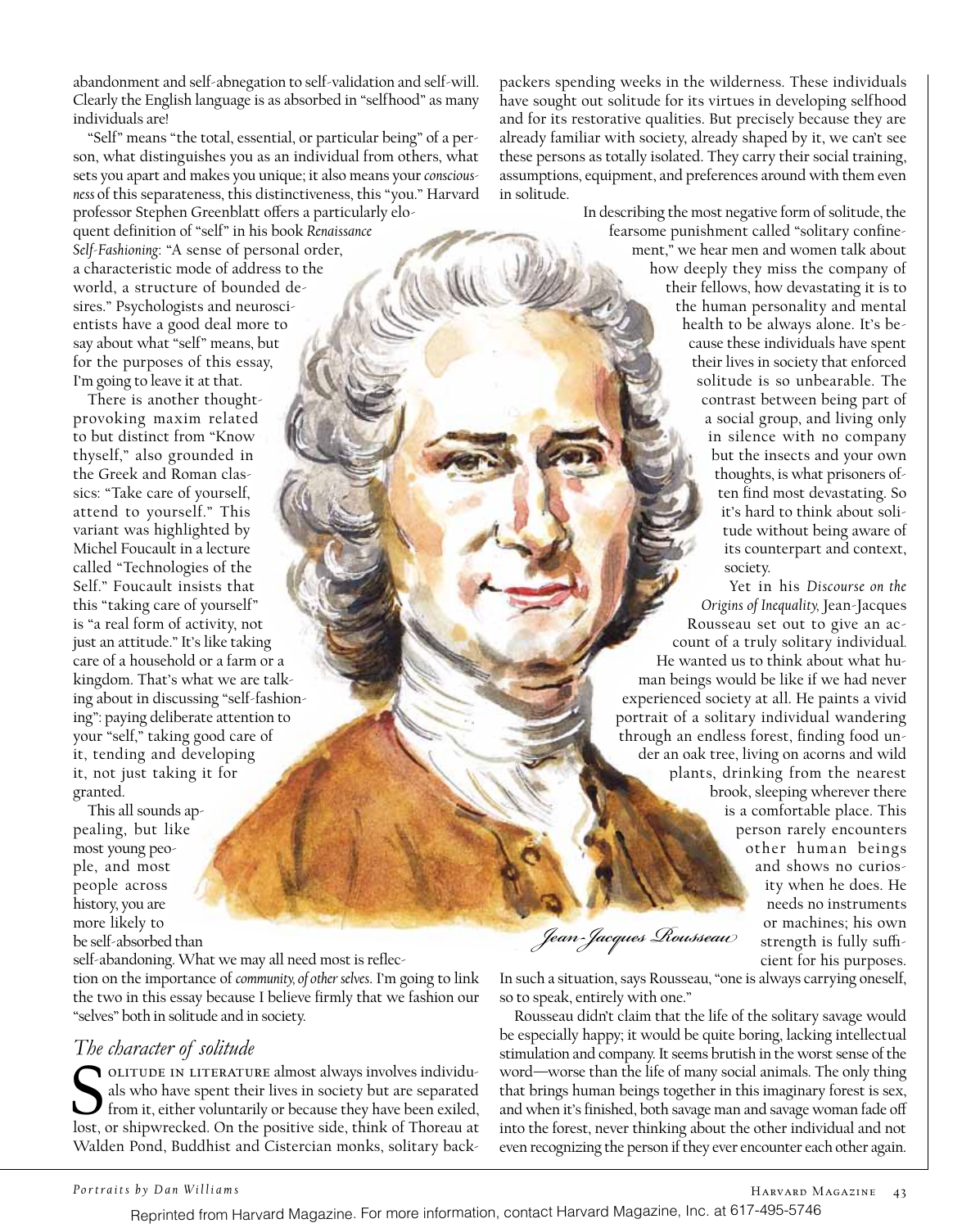It's the ultimate one-night stand.

But wait a moment, you may ask: what if savage woman gets pregnant? What happens to savage child? And here Rousseau is forced to confront an insight that rarely comes up in the classic works of political thought: our species comes in two sexes, and it cannot always be true that whatever goes for males also goes for females. An author may get away with always referring to "Man" on some topics if nobody calls him on it; but it won't work when you are writing about reproduction.

So Rousseau hypothesizes that his imaginary woman, being a healthy savage, has no problems with her pregnancy, bears her child in isolation and nurses him because both the child and she need this, and even comes to feel some kind of closeness to the child; but as soon as the child can feed himself, he too melts into the forest, and they never see one another again.

This hypothesis seems especially implausible, for many reasons, but it brings us back to

Rousseau's purpose in doing this thought-experiment: he wants to figure out what's most basic about our species, about our "self." Unlike Hobbes, Rousseau didn't think we would naturally make war on each other; unlike Aristotle, he saw no reason that we would naturally seek out society. Instead, in his view there are only a few basic human traits, most of which we share with other animals: we have a natural interest in ourselves and our own preservation. And we also have a natural instinct of compassion or pity if we see another being in pain. But two other traits are distinctively human: we are unusually intelligent, and we have the capacity for self-improvement, adapting creatively to circumstances, not just following instinct.

Given these traits, the *Discourse* goes on to describe what happens as our population grows and the changing environment throws human beings together more regularly. Rousseau asserted that the happiest era for mankind was when individuals gathered into families and small villages. They could then enjoy human companionship, love, friendship, art, and music without all the disadvantages that come with more complex societies. Yet the story of what happens in society is not completely positive, by any means. Rousseau's main point is how society shapes and deforms us. We begin to compare ourselves with other individuals, we start to have an interest in appearing more handsome,

stronger, smarter than we really are, and in this context, envy, greed and a proprietary sense of family and household crowd out the basic instincts of compassion and the simplicity of the savage life.

> As Montaigne (whom Rousseau greatly admired) says in his essay "Of Vanity": "Whatever it is, whether art or nature, that imprints in us this disposition to live with reference to others, it does us much more harm than good. We defraud ourselves of our own advantages to make appearances conform with public opinion. We do not care so much what we are in ourselves and in reality as what we are in the public mind." Thus both Montaigne and Rousseau make us aware of the formidable power of society to shape us as individuals, leading us to behave in ways other people expect or want us to, rather

than in the ways that might be true to our best selves. That's a temptation to which you should be especially alert when you are surrounded by so many intelligent, articulate, forceful fellow-students.

*Michel de Montaigne*

For most of us—certainly those of us on a university campus solitude is a relatively rare experience. If we are to fashion ourselves, we will be doing so in the presence of other people, most of the time. We develop as selves through our interactions with other human beings—through relationships, beginning with the family and then the school and the neighborhood, through art, music, language, culture, ideas. Our selves are never, and cannot be, purely isolated beings: we are the products of our experience and our environment, and we need to understand the self in and through society, not as a stand-alone cardboard cutout.

The warnings of Montaigne and Rousseau about how this experience can deform us, pull us away from our true selves, misshape our selfhood, should be in our minds. But we should also recognize that most of what is best about us comes from our interactions with other individuals.

#### *The path of education*

OW THEN can we fashion ourselves in society? And what does your education have to do with this? In his novel *Emile*, Rousseau described in great detail the formation of a human being able to live comfortably with himself and also as a productive member of society. Education was the key, and the carefully designed format of Emile's educa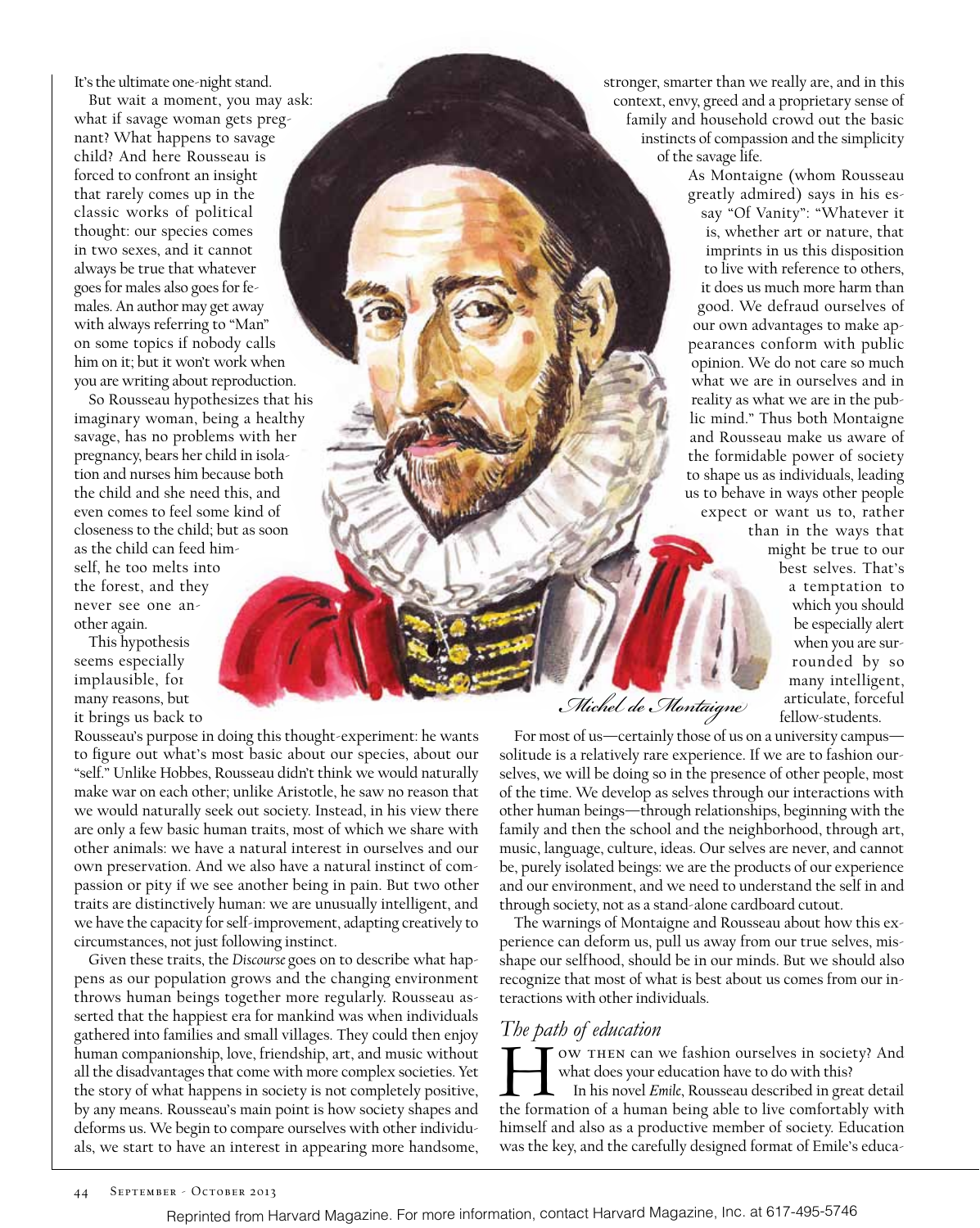tion has been a spur and stimulus to thinking about education ever since. Emile had a tutor who managed every detail of his life from pre-school to young adulthood, ensuring that he learned just the right things at the right time and was not exposed to corrupting influences. Emile turned out perfectly, as a model husband, father and citizen. And Sophie, the young girl who is educated specifically to be his wife and helpmate, to regard Emile as her god and take her instructions and happiness from him, is presented in the novel as the perfect wife and mother.

But not surprisingly, in an unpublished sequel to *Emile*, Rousseau shows how the young man goes off the tracks because he can't function well without the familiar guidance of his tutor. And Sophie demonstrates that she has a mind of her own; she resents being placed in total submission to her husband/master, longs for a wider scope in her life, and goes off with another man.

So the formation of selfhood that depends on having someone else shape you like a work of art falls short of forming a successful human being. And it's not surprising that theories of education since the eighteenth century rely much more on individual choices and taking a significant responsibility for your own intellectual development.

In college, you have an exceptional amount of freedom to choose

from the bewildering variety of great courses listed in the catalog, and the amazing proliferation of extracurricular activities, including both those that are already established and those that you might help organize, as so many Harvard students do. If you sometimes think, as you make these choices, about what kind of

self this seminar (or this sport, or this club, or this office) will help you to become, you may find guidance here. Does this activity promise to make you a deeper, fuller, more interesting person? Does it expand your life in new ways, or build on what you have done before in ways that make you stronger? Does it challenge you to develop new mental or emotional muscles, so to speak?

Taking too many familiar or "safe" courses, embarking on yet one more extracurricular activity without any particular passion for it, won't allow you to answer these questions with a convincing "yes." You have time here at Harvard to fashion yourself, but not enough time to dribble it away or remain locked in your old comfort zone. You should stretch yourself, take some risks.

As Montaigne says about travel: "The mind is continually exercised in observing new and unknown things; and I know no better school...for forming one's life than to set before it constantly the diversity of so many other lives, ideas, customs, and to make it taste such a perpetual variety of the forms of our nature." You can do this through actual travel, time spent studying or working abroad, as many of you will during your Harvard years; but you can also do it through virtual travel—courses in history, literature, art, anthropology and other disciplines that expose you to "the diversity of so many other lives."

#### *Society and self-fashioning*

ccording to these pieces of advice, you should think about society not as a kind of zoo or curiosity shop where you can pick up a persona that suits you, but as the source of inspirational exemplars, diverse possible ways of shaping yourself, fascinating models. This means reading biographies and history, novels and essays, and paying attention to how people you admire handle challenges as they come along.

Yet society is not only a source of inspiring examples: it is even more often, as Rousseau said so well, a source of profound pressures to behave in certain ways. Society will surely shape you, the opinions and preferences and activities of your family, your friends, your classmates and professional colleagues, everyone with whom you spend any considerable amount of time. But too often the pressures are negative and will not help you in your self-fashioning, as all of us know when we reflect on peer culture, websites, TV shows, and movies. For worthwhile self-fashioning, you need a surrounding society that speaks to what is most importantly human, and brings you together with others in rewarding collective activities.

In the fifth chapter of her powerful work of political philosophy, *The Human Condition*, Hannah Arendt discusses the connections between individuals and political communities. She notes that each human being is "distinguished from any other who is, was, and ever will be"—which is a vivid way of thinking about selfhood. Yet precisely because each of us is a distinct individual, we need speech and action to communicate; I cannot just sense instinctively what somewhat else is thinking. In speaking and

**You should think** about society not as a kind of zoo or curiosity shop where you can pick up a persona that suits you.

> acting, we "disclose ourselves" and thus expose ourselves to possible misunderstanding or exploitation by others, but also to the rich possibilities of communication.

> Speech and action, in Arendt's sense, cannot exist in isolation; they are meaningful only within human relationships. By the same token, "human nature"—as distinct from our more animal qualities—depends precisely on our capacity for speech and action: it is in fact through speech and action that each of us constitutes *our self.* This is Arendt's distinctive contribution to our discussion of self-fashioning: *the self is created not by each of us as individuals in isolation, but through the activities we share with other human beings—language, creativity, striving, politics.* If your goal is to fashion a worthwhile self, you should be mindful of your surroundings and choose companions and activities that will give you opportunities to develop your language, creativity, striving, and politics in more depth.

# *Self-fashioning and citizenship*

THIS AWARENESS of the importance of our relationships with others in fashioning the self also highlights our responsibilities to those outside ourselves, and the ways in which your education should prepare you to discharge these duties effectively. We have particular responsibilities as citizens of democracies that impose on us more weighty duties (and provide much richer opportunities) than those available to subjects of an autocrat. And one of the main aspects of self-fashioning that should concern you is preparing yourself seriously for good citizenship. Only in that way can you be one of those individuals who actively works to build a better community—political, social, economic—rather than one who just accepts what's on of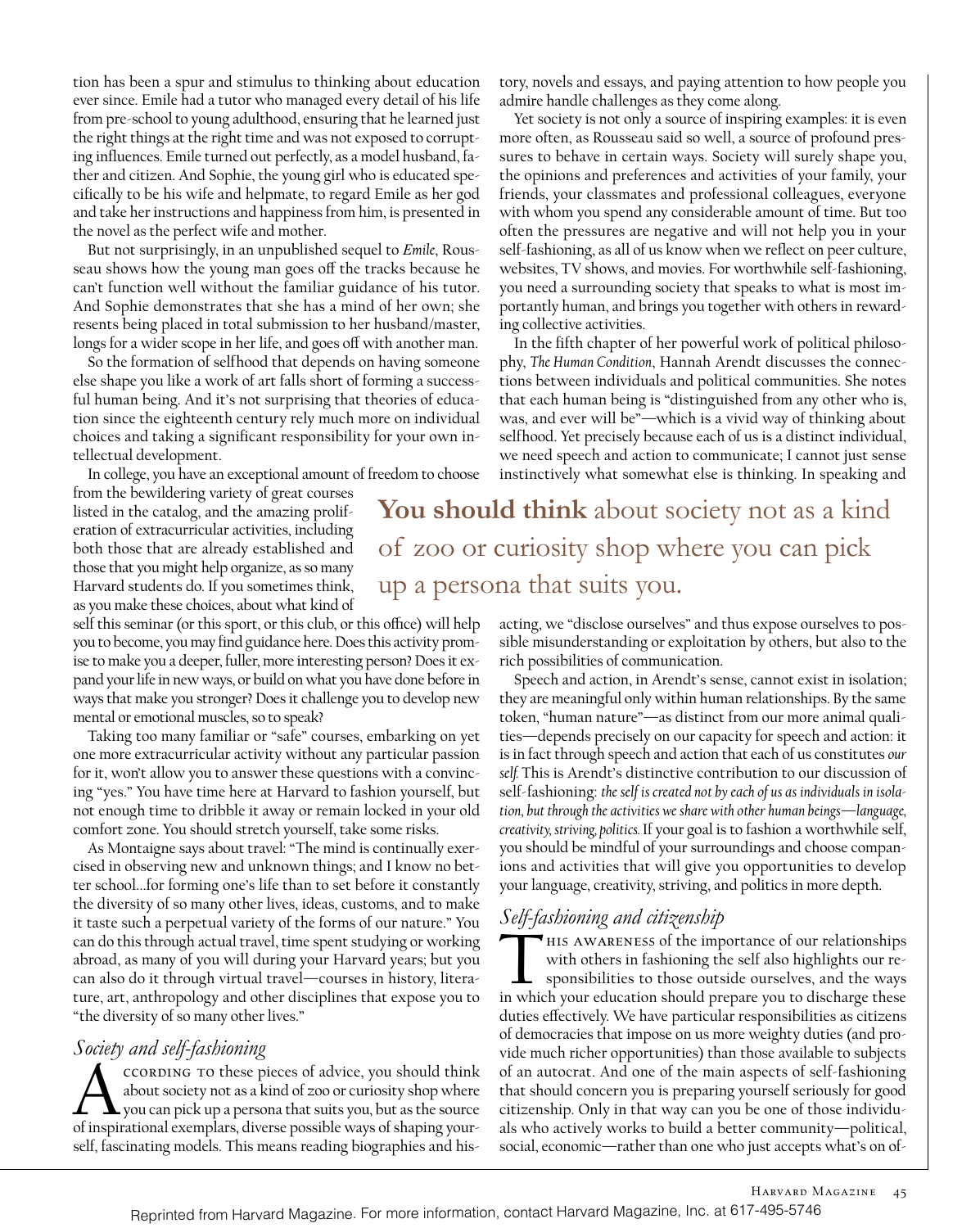fer, accommodates to second or fifth best, lives with corruption, inertia, degradation of public life and public services, and mostly retreats into private life.

The urge to retreat into private life—the gated community, the corporate jet, the hired car, the private school—as the public world around us decays is one of the most powerful temptations you will face. You will of course enjoy some of these private benefits if you are sufficiently privileged by wealth and good luck. *But if you are to have a whole, integrated, complete self, you must resist becoming totally immersed in private spheres.* You must see it as part of your self-interest *and* your moral duty to play your part in society, to give something of yourself away to others who are in need, *to help sustain the common structures that make up our public life.* If you fail to do this, you will become a shrunken and diminished self. Recognition of this fact is what Alexis de Tocqueville called "self-interest rightly understood," or "enlightened self-interest": not pure egoism or selfishness, but caring for yourself in the context of acknowledging your responsibilities to others, which brings with it significant moral commitments and deep rewards.

At a time when democracy is passionately sought by people in countries around the world, and countries that have long enjoyed democracy are struggling to sustain it against multiple pressures, education for citizenship is one of the most powerful arguments for a liberal-arts education. Our democracy needs citizens who can

think for themselves, assess arguments made by people who have a stake in a particular outcome, attend to nuances in difficult policy situations, and respect the interests and the dignity of others who are not like them. We need citizens who can empathize with others and take responsibility for working with other citizens to help fix things, not just throw up their hands and gripe about what's wrong. And that is surely connected with self-fashioning.

## *Solitude, society, and the sexes*

OW THAT WE HAVE ESTABLISHED our rich and unbreakable connections to society, noted our obligations to be fully participating members of the public sphere, and discussed the ways in which our relationships with other selves powerfully shape our own individuality, we can appreciate more fully why occasional solitude is also important, and how solitude and society can work together to fashion our full selves.

I note once again that our species comes in two basic variants, male and female. Both are fully human individuals. But the experiences of members of the two sexes in all known societies are demonstrably different in some important ways, from infancy to old age. Some of this is culture, some of it is biology. That is why you can't just take for granted that anything that goes for men goes for women, too. But ignoring this fact, or assuming that a woman is just a deficient version of a man, is one of the most fundamental errors of many past thinkers.

This point is made with particular eloquence in Virginia Woolf's essay *A Room of One's Own*, which was originally a lecture to undergraduates at Cambridge University in 1928. Woolf's major point in this essay is that across histor y, men have been far more likely than women to enjoy certain advantages—control of wealth, higher education, opportunities for travel. These advantages have given men a much better preparation for professional life, for writing books, for political life, for adventuring into society, for self-fashioning in whatever they may choose to do.

These resources have also given men more scope for solitude. Men can shut themselves up in their workshops or their li-

*Hannah Arendt*

braries and ignore the needs of children or the kitchen. Just having "a room of one's own," where you can retreat to think and write and work or simply be your solitary self, is a privilege that relatively few women in history have enjoyed—only the comparatively wealthy ones, who may sometimes have more solitude than they would want because they are denied outlets into the world open to their brothers, husbands, and fathers.

So whether they have too little solitude or too much, women have often had a different experience of solitude and society from men. Men can leave the house and go off on a journey in many societies where women can never travel alone. Women in most cultures have had much less opportunity than men to explore the world, follow their adventurous inclinations. And they have been less likely to have a place or time where they can enjoy solitude. It's worth keeping this in mind when you read authors who write about self-fashioning. You can sometimes stop and ask: Would this advice have worked for a woman in the society this author is describing? Or are these *(please turn to page 75)*